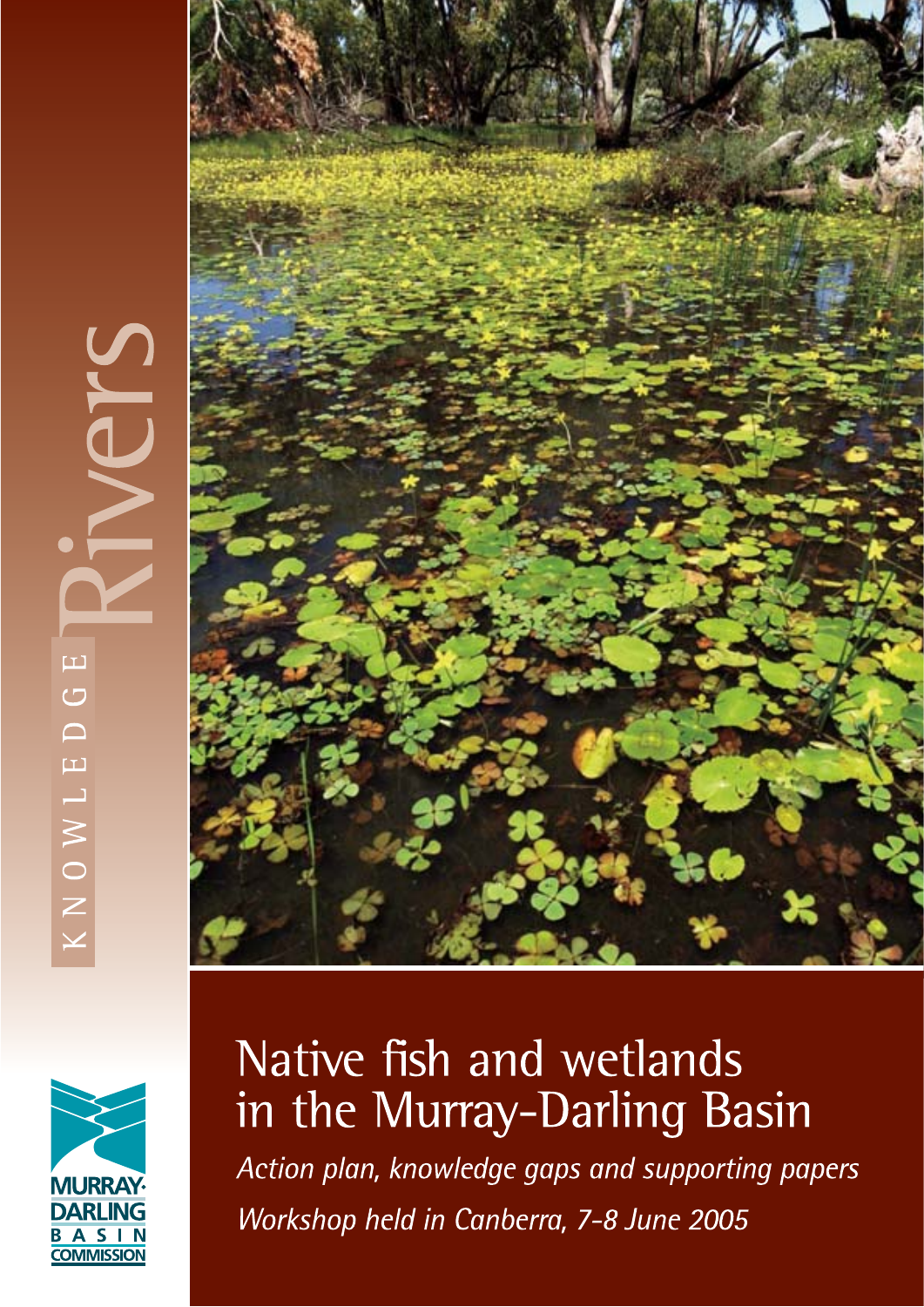## Integrated catchment management in the Murray-Darling Basin

A process through which people can develop a vision, agree on shared values and behaviours, make informed decisions and act together to manage the natural resources of their catchment: their decisions on the use of land, water and other environmental resources are made by considering the effect of that use on all those resources and on all people within the catchment.

## **Our values**

We agree to work together, and ensure that our behaviour reflects the following values.

## Courage

• We will take a visionary approach. provide leadership and be prepared to make difficult decisions.

## **Inclusiveness**

- · We will build relationships based on trust and sharing, considering the needs of future generations, and working together in a true partnership.
- We will engage all partners, including Indigenous communities, and ensure that partners have the capacity to be fully engaged.

## Commitment

- We will act with passion and decisiveness, taking the long-term view and aiming for stability in decision-making.
- We will take a Basin perspective and a non-partisan approach to Basin management.

#### **Respect and honesty**

- · We will respect different views, respect each other and acknowledge the reality of each other's situation.
- We will act with integrity, openness and honesty, be fair and credible, and share knowledge and information.
- We will use resources equitably and respect the environment.

#### Flexibility

• We will accept reform where it is needed, be willing to change, and continuously improve our actions through a learning approach.

## Practicability

· We will choose practicable, long-term outcomes and select viable solutions to achieve these outcomes.

## Mutual obligation

- We will share responsibility and accountability, and act responsibly, with-fairness and justice.
- We will support each other through ٠ necessary change.

## **Our principles**

We agree, in a spirit of partnership, to use the following principles to guide our actions.

## **Integration**

· We will manage catchments holistically: that is, decisions on the use of land, water and other environmental resources are made by considering the effect of that use on all those resources and on all people within the catchment.

## Accountability

- We will assign responsibilities and accountabilities.
- We will manage resources wisely, being accountable and reporting to our partners.

## **Transparency**

- We will clarify the outcomes sought.
- We will be open about how to achieve outcomes and what is expected from each partner.

#### **Effectiveness**

- We will act to achieve agreed outcomes.
- We will learn from our successes and failures and continuously improve our-actions.

#### Efficiency

• We will maximise the benefits and minimise the costs of actions.

#### **Full accounting**

. We will take account of the full range of costs and benefits, including economic. environmental, social and off-site costs and benefits.

#### Informed decision-making

- We will make decisions at the most appropriate scale.
- We will make decisions on the best available information, and continuously improve knowledge.
- We will support the involvement of Indigenous people in decision-making, understanding the value of this involvement, and respecting the living knowledge of Indigenous people.

#### Learning approach

- We will learn from our failures and successes.
- We will learn from each other.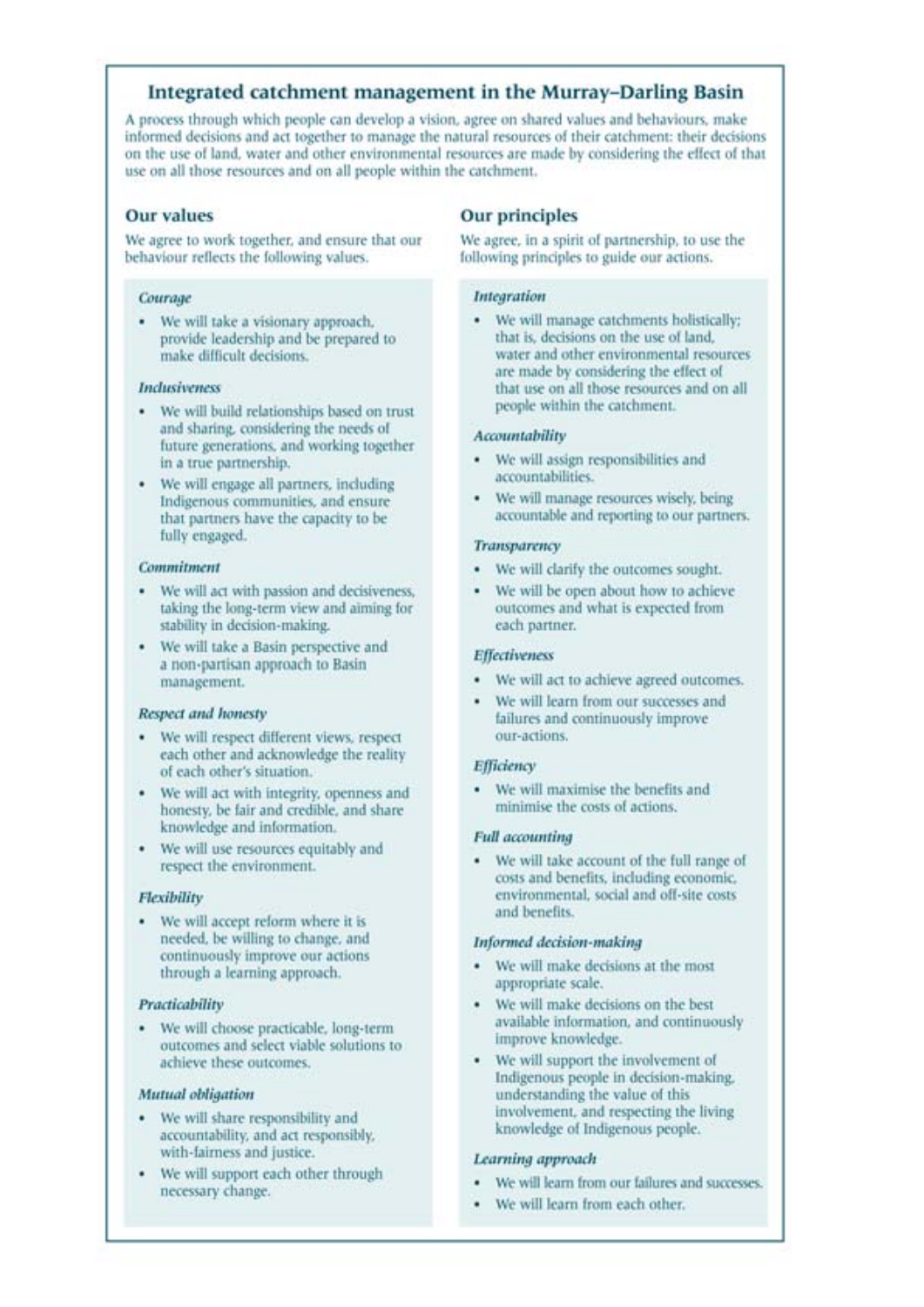## *Native fish and wetlands in the Murray-Darling Basin*

*Action plan, knowledge gaps and supporting papers*

*Workshop held in Canberra, 7–8 June 2005*

## *Bill Phillips (Editor)*

*MainStream Environmental Consulting*

## **ACKNOWLEDGMENTS**

Many thanks to those who participated in the workshop, and those who assisted with its organisation, particularly the facilitators, Jenny Hale and Bill Phillips, as well as Jim Barrett, Dean Ansell and Phillippa Bourke from the Murray-Darling Basin Commission. Ideas and Directions provided valuable assistance with the preparation of posters.

Thanks also to the presenters Shaun Meredith, Glen Wilson, Bill Phillips, and particularly Gerry Closs for travelling from New Zealand.

## MARCH 2006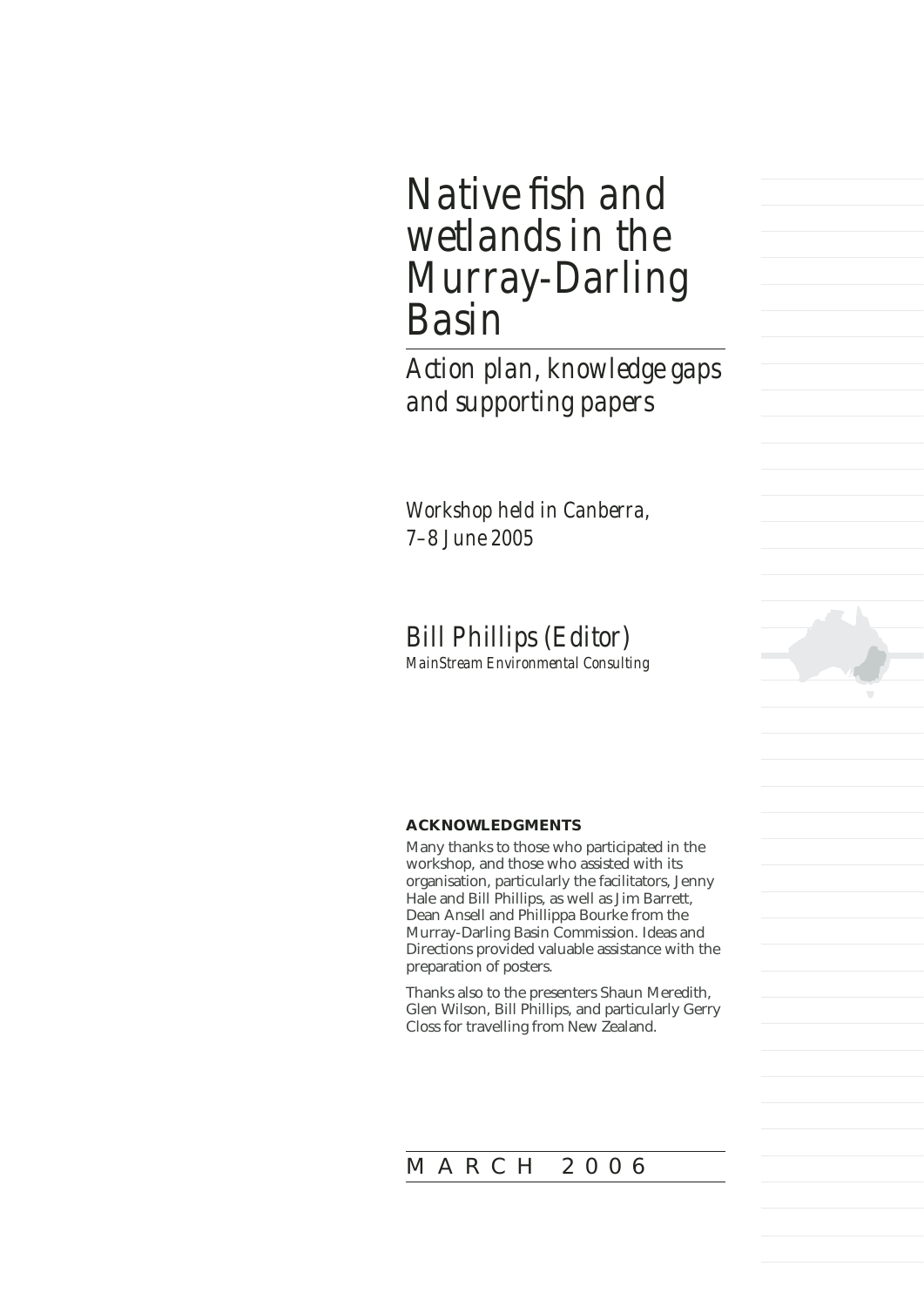| Published by:    | Murray-Darling Basin Commission                                       |
|------------------|-----------------------------------------------------------------------|
| Postal Address:  | GPO Box 409, Canberra ACT 2601                                        |
| Office location: | Level 5, 15 Moore Street, Canberra City, Australian Capital Territory |
| Telephone        | $(02)$ 6279 0100; international + 61 2 6279 0100                      |
| Facsimile        | $(02)$ 6248 8053; international + 61 2 6248 8053                      |
| E-Mail           | info@mdbc.gov.au                                                      |
| Internet         | http://www.mdbc.gov.au                                                |

For further information contact the Murray-Darling Basin Commission office on (02) 6279 0100

This report may be cited as:

Phillip,B. (eds) 2006. *Native fish and wetlands in the Murray-Darling Basin: Action plan, knowledge gaps and supporting papers.* Proceedings of a workshop held in Canberra ACT. 7-8 June 2005. Murray-Darling Basin Commission, Canberra.

MDBC Publication No. 20/06

#### ISBN 1 921038 86 1

© Copyright Murray-Darling Basin Commission 2006

This work is copyright. Graphical and textual information in the work (with the exception of photographs and the MDBC logo) may be stored, retrieved and reproduced in whole or in part, provided the information is not sold or used for commercial benefit and its source (*Native fish and wetlands in the Murray-Darling Basin: Action plan, knowledge gaps and supporting papers*) is acknowledged. Such reproduction includes fair dealing for the purpose of private study, research, criticism or review as permitted under the Copyright Act 1968. Reproduction for other purposes is prohibited without prior permission of the Murray-Darling Basin Commission or the individual photographers and artists with whom copyright applies.

To the extent permitted by law, the copyright holders (including their employees and consultants) exclude all liability to any person for any consequences, including but not limited to all losses, damages, costs, expenses and any other compensation, arising directly or indirectly from using this report (in part or in whole) and any information or material contained in it.

The contents of this publication do not purport to represent the position of the Murray-Darling Basin Commission. They are presented to inform discussion for improvement of the Basin's natural resources.

Cover photo credit: Narran Lakes, NSW © Arthur Mostead Ref. No. MDBC10930

This publication is printed on Monza Satin, a 50% recycled and coated paper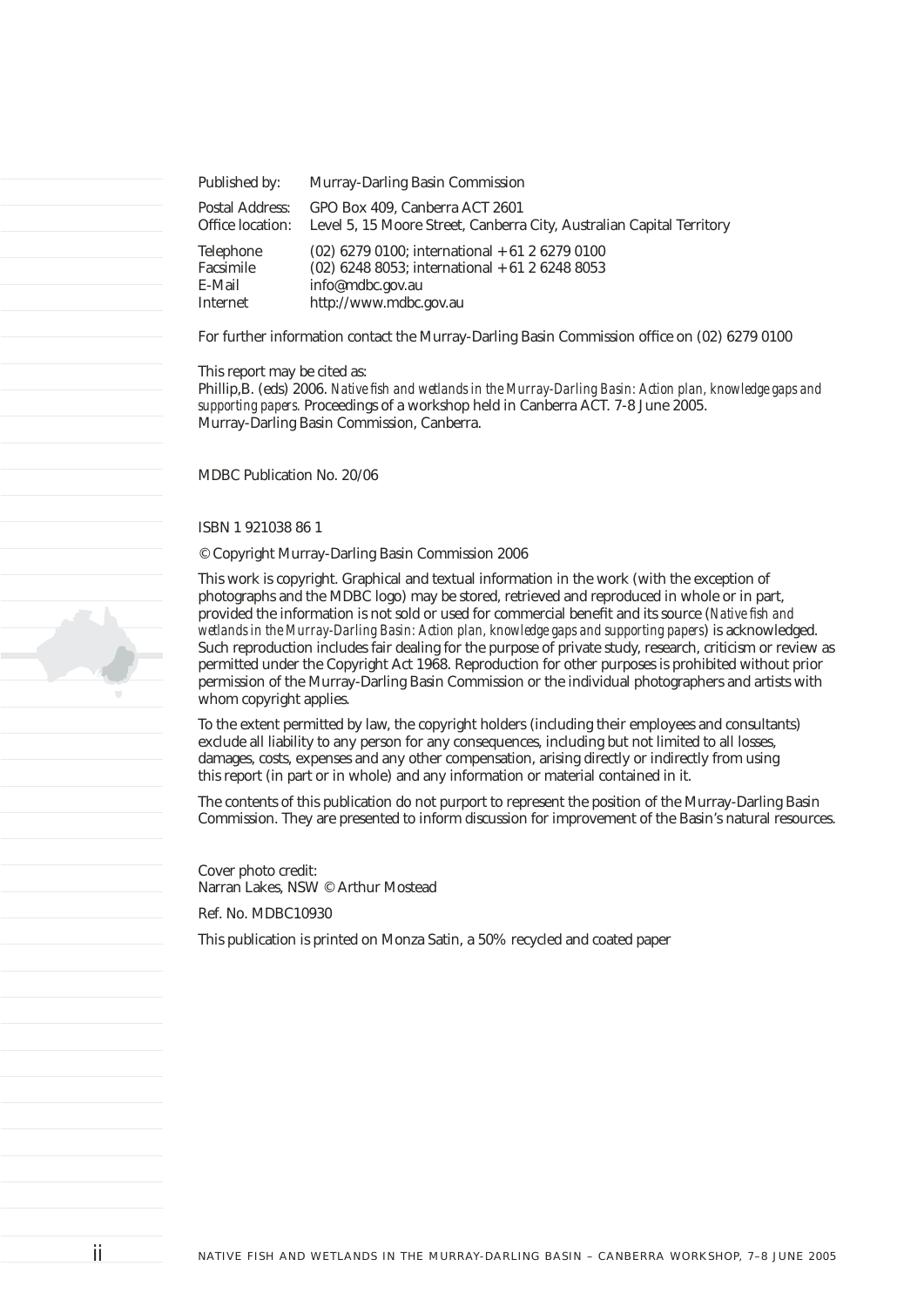| <b>EXECUTIVE SUMMARY</b>                                                                                                                                                                                                | 1  |
|-------------------------------------------------------------------------------------------------------------------------------------------------------------------------------------------------------------------------|----|
| <b>FOREWORD</b>                                                                                                                                                                                                         | 3  |
| Jim Barrett, Murray-Darling Basin Commission.                                                                                                                                                                           |    |
| <b>ACTION PLAN</b>                                                                                                                                                                                                      | 4  |
| <b>KNOWLEDGE GAPS</b>                                                                                                                                                                                                   | 12 |
| <b>KEY NOTE PRESENTATIONS</b>                                                                                                                                                                                           |    |
| The importance of floodplain wetlands to Murray-Darling fish: What's there?<br>What do we know? What do we need to know?<br>Gerard P. Closs, Stephen R. Balcombe, Patrick Driver, Dale G. McNeil and Michael J. Shirley | 14 |
| A case study approach to managing ephemeral wetlands for native fish: linking fish<br>ecology to regulatory structure design and operation.<br>Shaun N. Meredith, Sylvia Zukowski and Anthony Conallin                  | 29 |
| Impact of invasive exotic fishes on wetland ecosystems in the Murray-Darling Basin.<br>G. Glenn Wilson                                                                                                                  | 45 |
| How can we raise the profile of native fish issues in wetlands?<br><b>Bill Phillips</b>                                                                                                                                 | 61 |
| <b>POSTER PAPER</b>                                                                                                                                                                                                     |    |
| Carp (Cyprinus carpio L.) impacts and recruitment in Australian wetlands:<br>strategies for management.<br>Patrick Driver, Ivor Stuart, Gerry Closs, Michael Shirley and John Harris                                    | 67 |
| <b>LIST OF PARTICIPANTS</b>                                                                                                                                                                                             | 76 |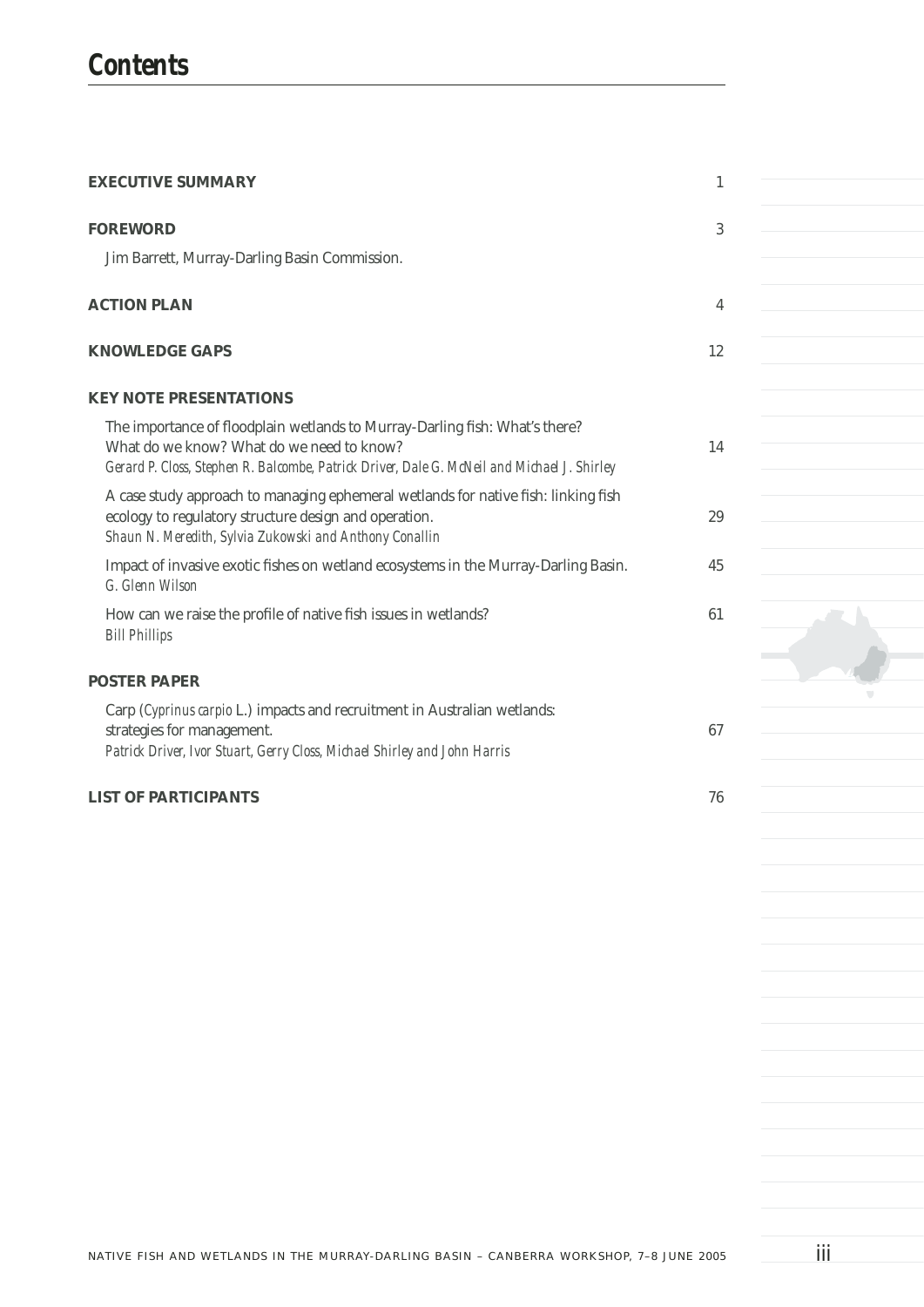This workshop represented the seventh in the series held over the past five years directed at a particular priority issue or theme of the Murray-Darling Basin's Native Fish Strategy 2003–2013 (NFS). The theme of this workshop, namely, native fish and wetlands, was in direct response to Objective Two of the NFS as follows; *"To rehabilitate and protect the natural functioning*  of wetlands and floodplain habitats for native fish; *and revive the links between terrestrial ecosystems, wetlands and rivers".* 

For the purposes of this workshop the following definition of 'wetland' was applied: *"off main-channel or fl oodplain habitats (ephemeral or permanent) such as billabongs, swamps, backwaters, fl ood-runners, small/shallow natural lakes etc, with the importance to fish being the unifying theme".* Excluded from consideration were large lakes, weirpools etc, and also main river channel habitats.

The workshop, held in Canberra on 7–8 June 2005, was attended by 31 people representing a broad cross-section of government agencies and departments, non-government organisations and other key stakeholders (see List of Participants).

Prior to the workshop, a draft action plan was formulated, based on the relevant parts of the NFS and its companion document. This was reviewed and contributed to by members of the Fish Management and Science Committee before being circulated to all workshop participants several days in advance of the gathering. The workshop proceeded with four keynote presentations on priority issues and the participants then worked to fine tune and improve the draft action plan, and identify the knowledge gaps that their deliberations highlighted. Following the workshop, participants received a near-final version of the action plan to review and were asked to indicate their views on the priorities (high, medium and low) of the actions and knowledge gaps. Twenty of the 31 participants provided their views, thus giving a strong representation of the collective and relative priorities in terms of the actions and knowledge gaps.

The full action plan and list of identified knowledge gaps can be viewed elsewhere in this report. Below are those actions and knowledge gaps that were rated the most highly by the participants based on a simple tally system. They are presented here to give an indication of the range of issues canvassed in the

workshop, and those follow-up measures considered the highest priority for attention by decision-makers within the Commonwealth and State/ACT governments, within catchment management bodies and for all wetland managers across the Basin.

## *Highest priority actions from the Action Plan*

(The order presented does not necessarily indicate relative priorities)

- Promote policy and programmatic linkages and coherence at the Commonwealth and State/ACT levels, so that fisheries management, wetlands management, biodiversity conservation, water resources management etc agencies are working in a united way for pursuing the Native Fish Strategy targets.
- Identify all high conservation value wetlands (aquatic ecosystems) at the Basin and catchment scale and ensure their protection and rehabilitation (where needed) through Habitat Management Area (HMA) declarations and other mechanisms (Ramsar listings, fish habitat reserves etc).
- Review, and where warranted and feasible, act to remove obstructions to native fish passage between river channels and floodplain wetlands.
- Develop and apply operating rules that deliver appropriate water regimes to facilitate timely native fish passage to, from and between floodplain wetlands.
- Develop, and where necessary modify, operating rules for regulators to optimise native fish movements to and from floodplain wetlands during inundations, and to minimise fish strandings when regulators are closed.
- Formalise the rapid response plan for a potential *Tilapia* outbreak in the Basin.
- Seek to gain stronger political-level support for native fish management issues with the Murray-Darling Basin and Natural Resource Management Ministerial Councils.
- Hold an annual Basin-wide workshop on NFS-related research and management experiences to promote knowledge sharing among stakeholders.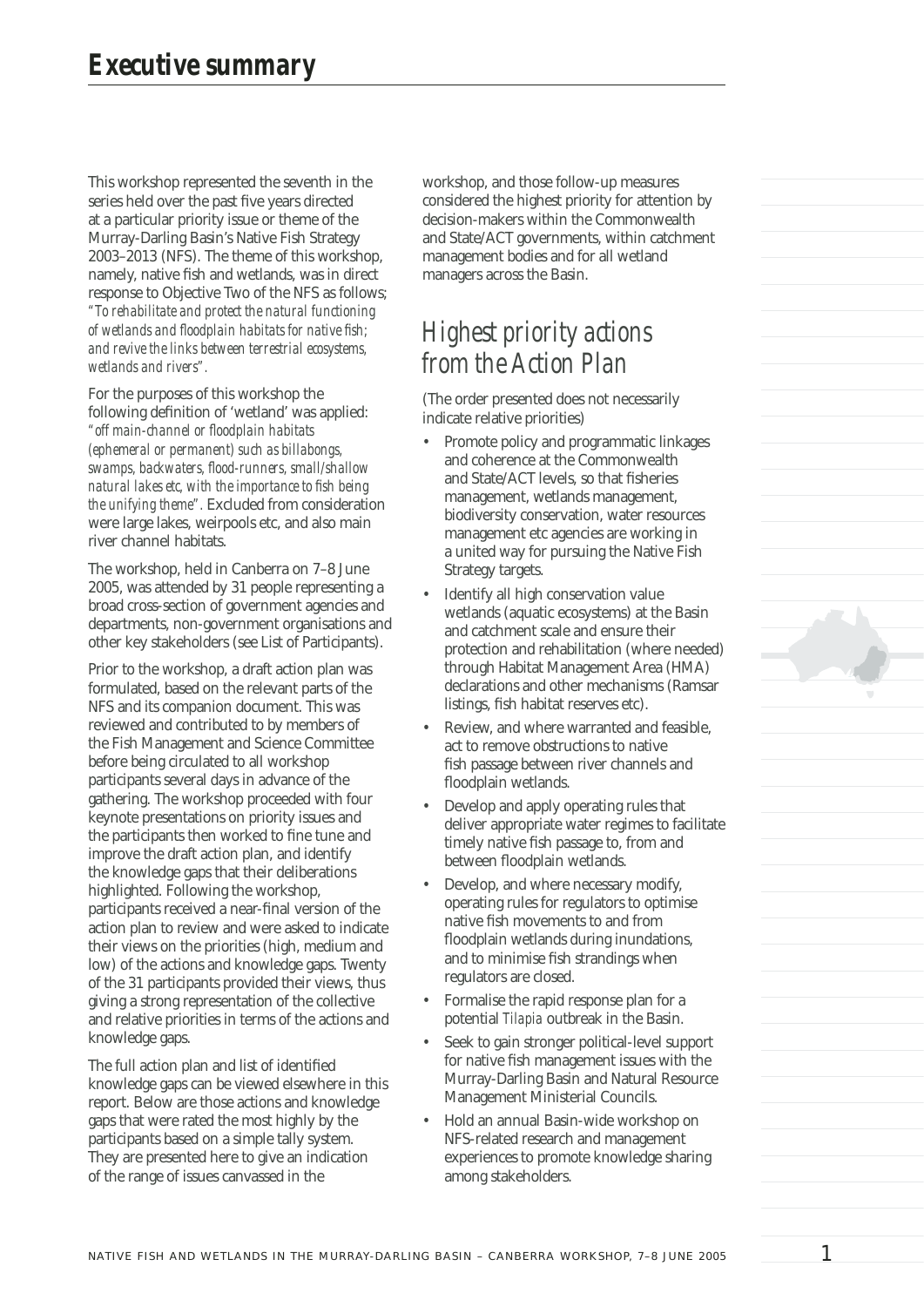## *Highest priority knowledge gaps for attention*

(The order presented does not necessarily indicate relative priorities)

- Identify priority wetland sites for native fish species across the Basin.
- Identify near-threatened species that rely on wetlands at a Basin and catchment level.
- Develop an inventory of critical wetland habitat areas for threatened and nearthreatened native fish species and communities across the Basin.
- Identify and map artificial barriers to wetland inundation across the Basin.
- Establish the timing of native fish responses to flooding and recessions (movement cues); including for smaller native species. Establish if these cues can be managed in "regulated" wetlands.
- Identify key point sources of alien species recruitment.
- Investigate the effectiveness of methods for excluding alien fish from off-channel habitats, including carp screens, and the impacts of these methods on native fish passage, population dynamics etc.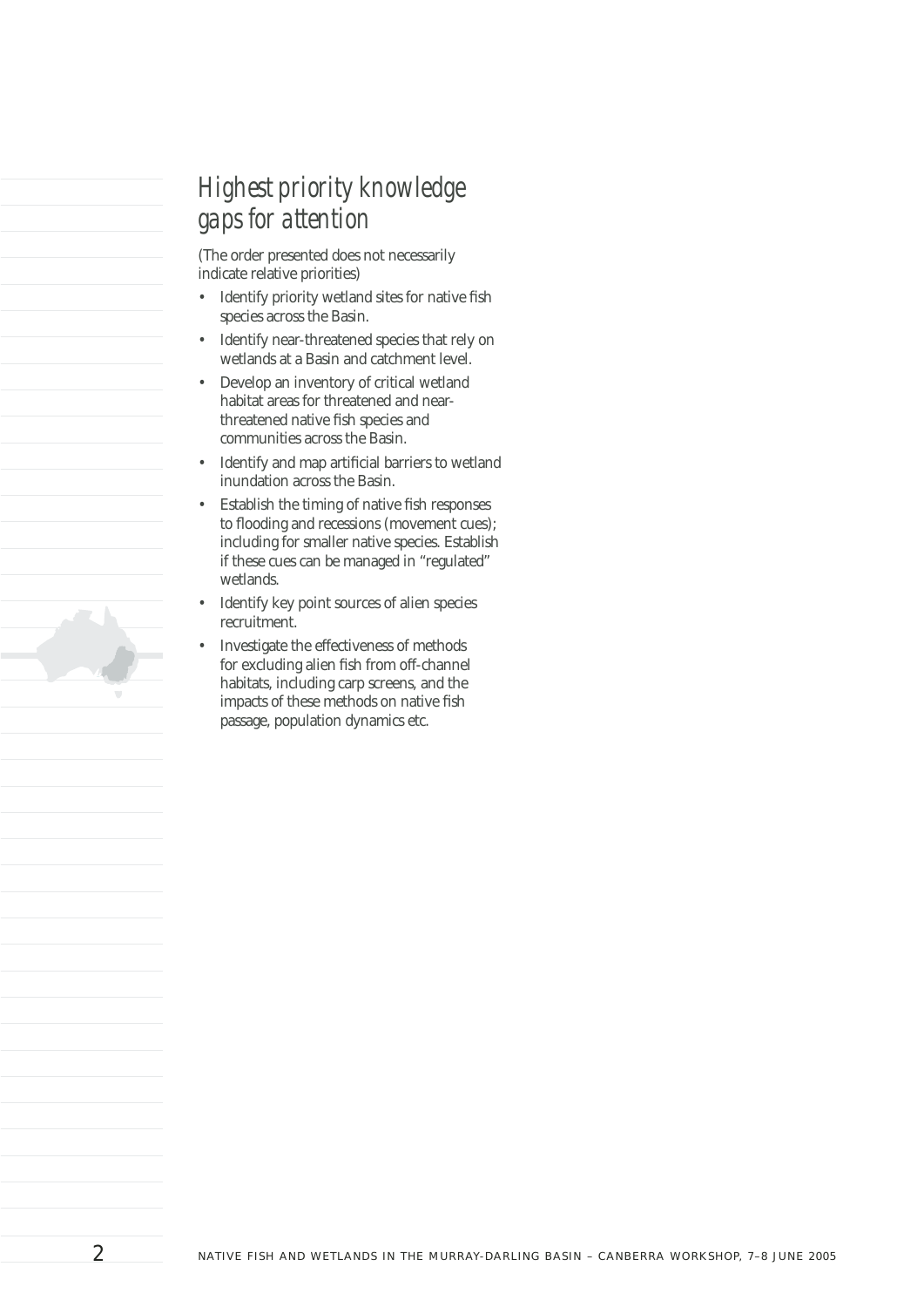Wetlands and fish have not had a close association in the public eye. In most States and Territories those agencies working to see inland wetlands protected or managed for longterm sustainability have done so in isolation of fisheries agencies. Native fish should be seen as intrinsic natural assets of wetlands so that both fish and wetlands can be better off. Indeed, a little known (and used!) trigger for declaring Wetlands as International Importance under the Ramsar Convention on Wetlands is the presence of ecologically important fish populations.

This workshop is a valuable contribution to the discussion of native fish and wetlands, particularly as it has developed an action plan using the objectives of the Murray-Darling Basin's Native Fish Strategy 2003–2013 (NFS) as a framework.

The NFS aims to ensure that the Basin sustains viable fish populations and communities throughout its rivers. The 50-year goal of the NFS is to rehabilitate all native fish species in the Basin back to 60 per cent or more of their estimated pre-European settlement levels. In particular, the Strategy provides for the rehabilitation and protection of the natural functioning of wetlands and floodplain habitats for native fish and aims to revive the links between terrestrial ecosystems, wetlands and rivers.

This workshop is another in a series that have been conducted over the last five years to address specific issues under the banner of the NFS. Previous workshops have addressed issues such as fishways, thermal pollution, translocation and stockings, downstream migration, habitat rehabilitation and management, and the conservation and management of Murray cod.

The workshop explored in detail some of the more pertinent issues relating to fish and wetlands, including the significance of floodplain wetlands for Murray-Darling Basin native fish species, the impact of invasive fishes on wetland ecosystems in the Basin, and the need to take more integrated approaches, involving regional and catchment groups, private landowners, anglers, non-government organisations, the business sector and government. There is also a case study approach to managing ephemeral wetlands for native fish, linking fish ecology to regulatory structure design and operation.

The collection of papers contained in this document summarises the current body of knowledge on the relationship between freshwater fish and wetlands. The challenges now are to strive for pragmatic, workable solutions that will lead to tangible improvements, to enhance knowledge of the complex relationships between fish and wetlands to facilitate better management, and to achieve an uptake of the priority actions by decision-makers.

**Jim Barrett** Manager Native Fish Strategy Murray-Darling Basin Commission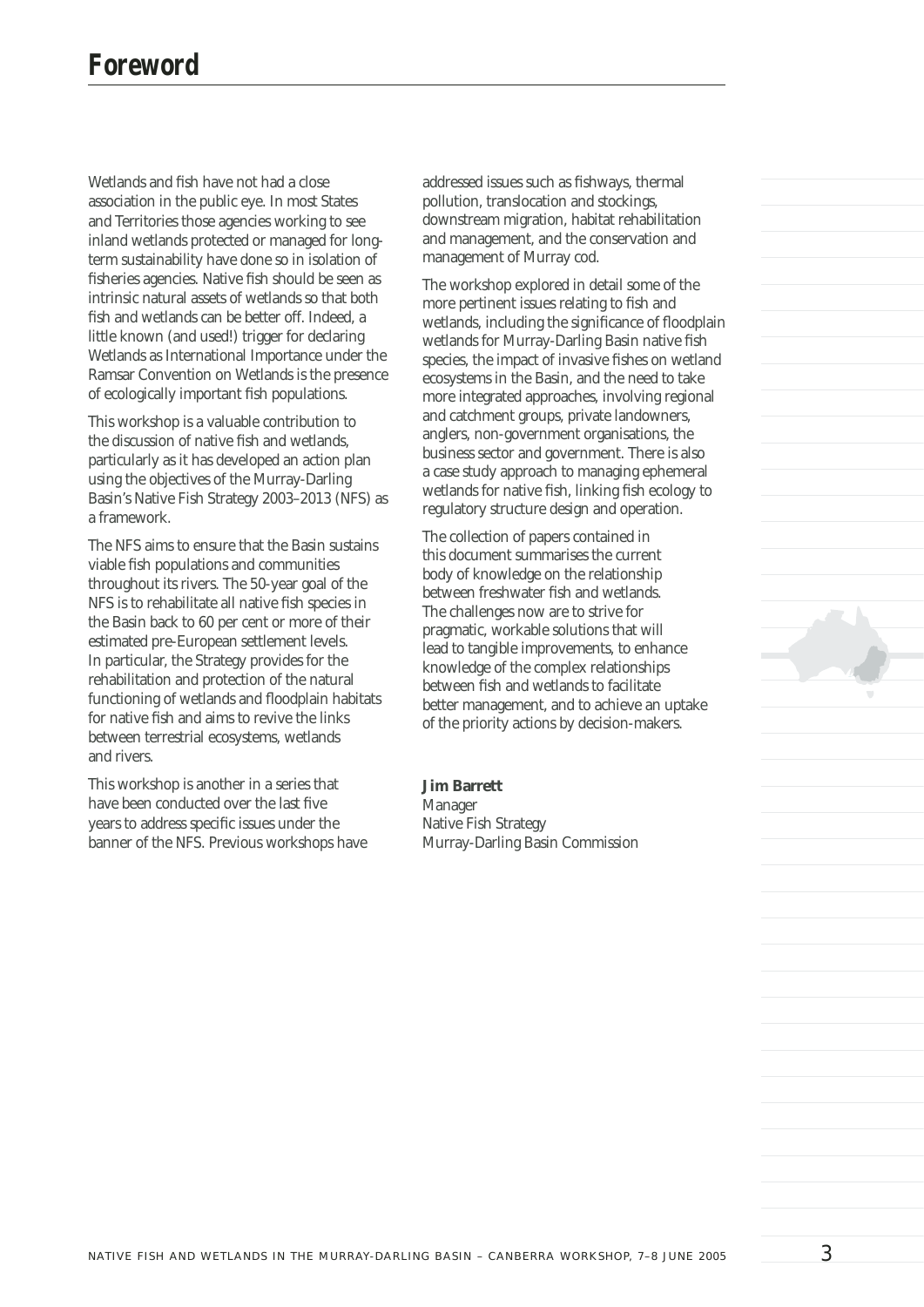## *Development of this Action Plan*

Prior to the workshop, a draft action plan was formulated, based on the relevant parts of the Murray-Darling Basin Commission's Native Fish Strategy and its companion document. This draft was reviewed and contributed to by members of the Fish Management and Science Committee before being circulated to all participants several days in advance of the workshop. The workshop proceeded with four keynote presentations on priority issues and the participants then worked (in break-out groups followed by open plenary reports and discussion) to fine tune and improve the draft action plan, and identify the knowledge gaps that their deliberations highlighted. Following the workshop, all participants received a near-final version of the action plan to review and were asked to indicate their views on the priorities (high, medium and low) of the actions and knowledge gaps. Twenty of the 31 participants provided their views, thus giving a strong representation of the collective and relative priorities in terms of the actions and knowledge gaps. The knowledge gaps identified can be found in the section following. Below, the action plan is presented, organised under the following themes.

- A. Planning and coordination: Basin or State/ACT levels
- B. Planning and coordination: All levels
- C. Priorities for catchment management and regional natural resource management bodies
- D. Site management
- E. Financing and incentives
- F. Information management and training
- G. Flow management and improving connectivity
- H. Raising awareness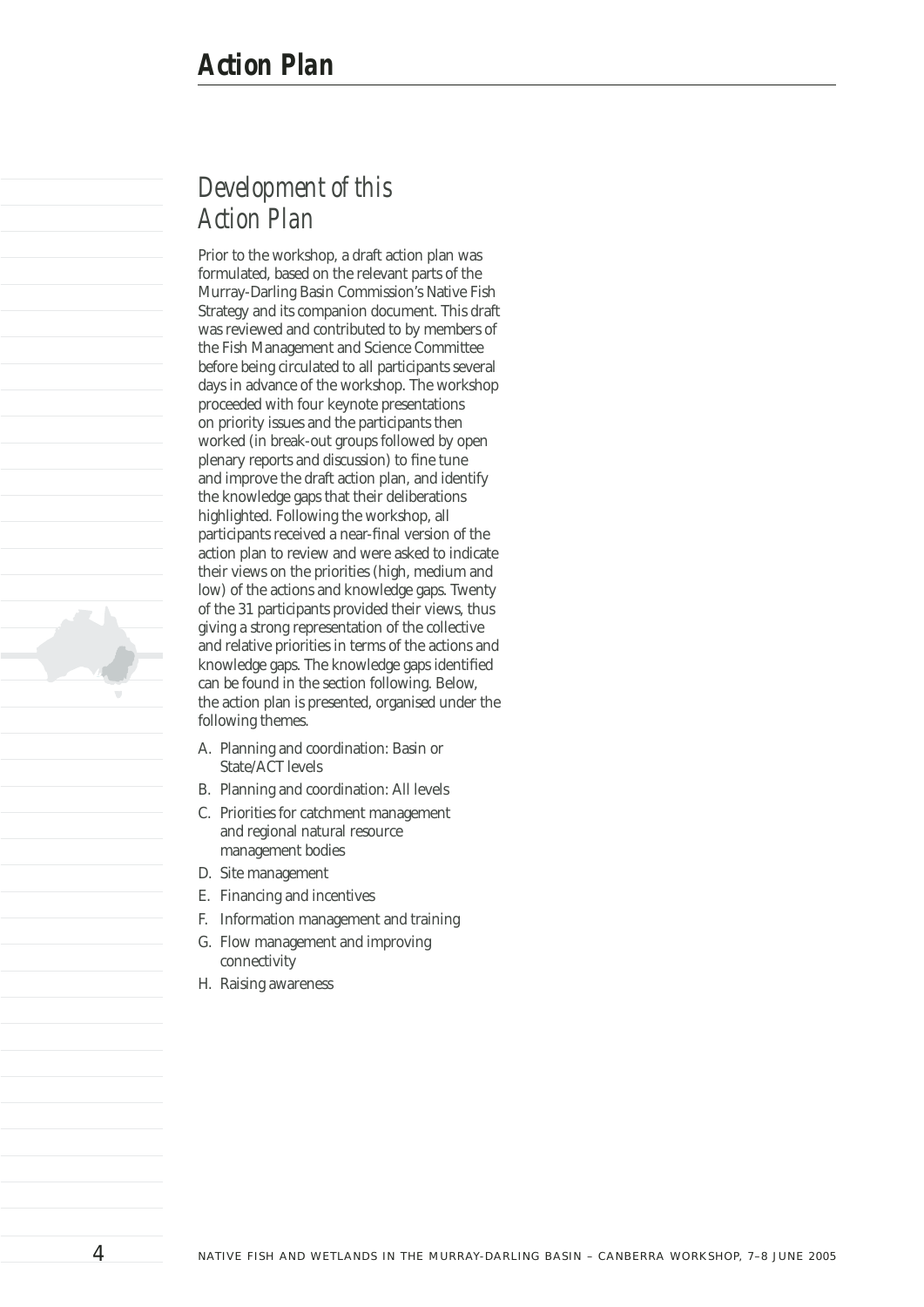## *A. Planning and coordination: Basin or State/ACT levels.*

| <b>Recommended actions</b>                                                                                                                             | Level of<br>implementation |           | <b>Priority</b><br>(see below) |
|--------------------------------------------------------------------------------------------------------------------------------------------------------|----------------------------|-----------|--------------------------------|
| 1. Promote policy and programmatic linkages and coherence at the                                                                                       | <b>Basin</b>               | $\bullet$ | $H_{+}$                        |
| Commonwealth and State/ACT levels, so that fisheries management,<br>wetlands management, biodiversity conservation, water resources                    | Catchment                  |           |                                |
| management etc agencies are working in a united way for pursuing<br>the Native Fish Strategy targets.                                                  | Local                      |           |                                |
| 2. Formalise the rapid response plan for a potential Tilapia outbreak in                                                                               | <b>Basin</b>               | ٠         | $H_{+}$                        |
| the Basin.                                                                                                                                             | Catchment                  |           |                                |
|                                                                                                                                                        | Local                      |           |                                |
| 3. Develop and implement recovery plans for all threatened fish species,                                                                               | <b>Basin</b>               | $\bullet$ | Н                              |
| including consideration of using "managed" wetlands (those where<br>hydrology can be controlled or manipulated) as part of recovery                    | Catchment                  | ٠         |                                |
| actions.                                                                                                                                               | Local                      | $\bullet$ |                                |
| 4. Undertake critical risk analysis of other potential pest species; develop                                                                           | <b>Basin</b>               | $\bullet$ | Н                              |
| and adequately resource rapid response plans for each. (Note: this<br>priority has been addressed, at least in part, by the report cited below;        | Catchment                  |           |                                |
| ARI 2002).                                                                                                                                             | Local                      |           |                                |
| 5. Assess and review existing listings of species, populations and                                                                                     | <b>Basin</b>               | $\bullet$ | M                              |
| ecological communities and provide protection at the national level.                                                                                   | Catchment                  |           |                                |
|                                                                                                                                                        | Local                      |           |                                |
| 6. Support the initiative to broaden the scope of the Sustainable Rivers                                                                               | <b>Basin</b>               | $\bullet$ | M                              |
| Audit (SRA) process to include consideration of floodplain habitats.                                                                                   | Catchment                  |           |                                |
|                                                                                                                                                        | Local                      |           |                                |
| 7. Expand the concept of strategic environmental assets (that is, wetland                                                                              | <b>Basin</b>               | $\bullet$ | M                              |
| icon sites) from the Living Murray Initiative to apply Basin-wide and<br>develop objective processes for identifying these sites.                      | Catchment                  |           |                                |
|                                                                                                                                                        | Local                      |           |                                |
| 8. Provide additional resources for pursuing site-based actions directed at                                                                            | <b>Basin</b>               | ٠         | M                              |
| the control or containment of alien species in wetlands.                                                                                               | Catchment                  |           |                                |
|                                                                                                                                                        | Local                      |           |                                |
| 9. Regulate Koi carp production and distribution in NSW and South<br>Australia to minimise the risk of escape into the wild.                           | Basin (NSW<br>and SA)      |           | L                              |
|                                                                                                                                                        | Catchment                  |           |                                |
|                                                                                                                                                        | Local                      |           |                                |
| 10. Where appropriate, seek to re-establish threatened and near-                                                                                       | Basin                      |           | L                              |
| threatened wetland specialist native fish species across their former<br>ranges through captive breeding programs for re-stocking or<br>translocation. | Catchment                  |           |                                |
|                                                                                                                                                        | Local                      |           |                                |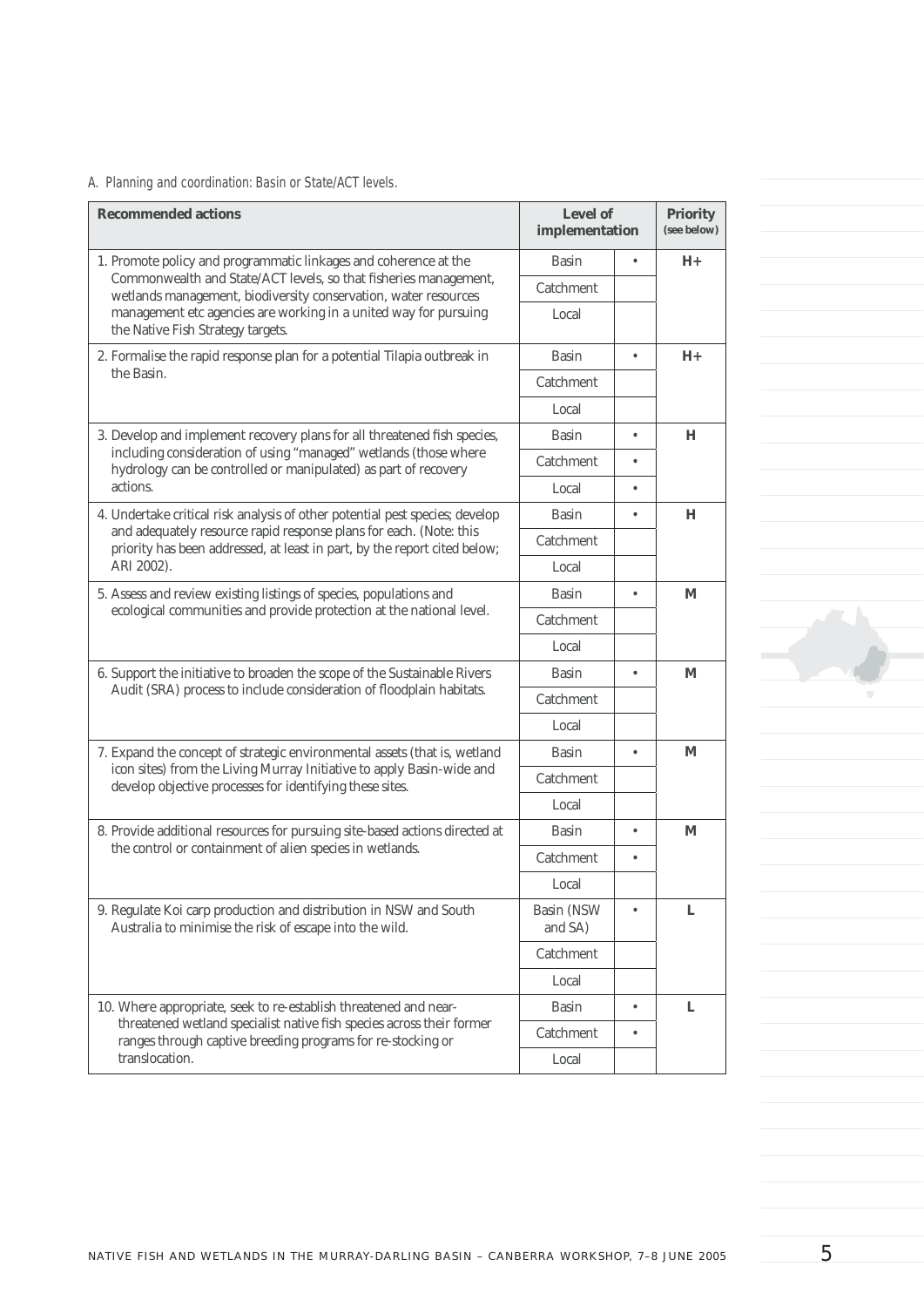## *B. Planning and coordination: All levels.*

| <b>Recommended actions</b>                                                                                                                                                                                     | Level of<br>implementation |           | <b>Priority</b><br>(see below) |
|----------------------------------------------------------------------------------------------------------------------------------------------------------------------------------------------------------------|----------------------------|-----------|--------------------------------|
| 11. In conjunction with 6 above, identify all high conservation value                                                                                                                                          | <b>Basin</b>               | ٠         | $H_{+}$                        |
| wetlands (aquatic ecosystems) at the Basin and catchment scale<br>and ensure their protection and rehabilitation (where needed)                                                                                | Catchment                  | ٠         |                                |
| through Habitat Management Area (HMA) declarations and other<br>mechanisms (Ramsar listings, fish habitat reserves etc). See also<br>action 26 below.                                                          | Local                      |           |                                |
| 12. Incorporate wetland rehabilitation into Native Fish Strategy (NFS)                                                                                                                                         | <b>Basin</b>               | $\bullet$ | H                              |
| 'demonstration reaches' to ensure the inclusion of floodplain<br>ecosystems. See actions 13 and 23 below also.                                                                                                 | Catchment                  | ٠         |                                |
|                                                                                                                                                                                                                | Local                      | $\bullet$ |                                |
| 13. Include alien species control and containment measures in wetlands                                                                                                                                         | <b>Basin</b>               | $\bullet$ | H                              |
| within the NFS 'demonstration reaches' across the Basin. See actions<br>12 above and 23 below also.                                                                                                            | Catchment                  | ٠         |                                |
|                                                                                                                                                                                                                | Local                      | $\bullet$ |                                |
| 14. Develop cross-agency informal communication mechanisms for                                                                                                                                                 | <b>Basin</b>               | $\bullet$ | M                              |
| regionally-based on-ground operators to promote information<br>exchange between natural resource management agencies.                                                                                          | Catchment                  | ٠         |                                |
|                                                                                                                                                                                                                | Local                      | $\bullet$ |                                |
| 15. Continue implementation of the Murray-Darling Basin Commission's                                                                                                                                           | <b>Basin</b>               | $\bullet$ | M                              |
| Integrated Catchment Management Strategy, ensuring that priority<br>attention is given to managing the potentially negative impacts on<br>wetlands and native fish from nearby or upstream land use practices. | Catchment                  | ٠         |                                |
|                                                                                                                                                                                                                | Local                      | $\bullet$ |                                |
| 16. Continue implementation of the Murray-Darling Basin Commission's                                                                                                                                           | <b>Basin</b>               | $\bullet$ | M                              |
| Salinity and Water Quality Management Strategies, ensuring that the<br>objectives of both are not detrimental to native fish populations.                                                                      | Catchment                  | ٠         |                                |
|                                                                                                                                                                                                                | Local                      | ٠         |                                |

*C. Priorities for catchment management and regional natural resource management bodies.*

| <b>Recommended actions</b>                                                                                                           | Level of<br>implementation | <b>Priority</b><br>(see below) |
|--------------------------------------------------------------------------------------------------------------------------------------|----------------------------|--------------------------------|
| 17. Seek to give native fish management in wetlands a higher priority                                                                | <b>Basin</b>               | H                              |
| with regional and catchment bodies through the Natural Resource<br>Management program, and have it reflected as such within their    | Catchment                  |                                |
| integrated catchment/regional plans and associated investment<br>strategies (see action 45 and 61 also).                             | Local                      |                                |
| 18. Develop catchment-level alien species management plans and                                                                       | <b>Basin</b>               | н                              |
| undertake coordinated control and containment measures (see<br>knowledge gap 16 below also).                                         | Catchment                  |                                |
|                                                                                                                                      | Local                      |                                |
| 19. Ensure that the integrated regional and catchment-level natural                                                                  | <b>Basin</b>               | Н                              |
| resources management plans and their associated investment<br>strategies give attention to matters of threatened and near-threatened | Catchment                  |                                |
| native fish in wetlands. See action 17 above also.                                                                                   | Local                      |                                |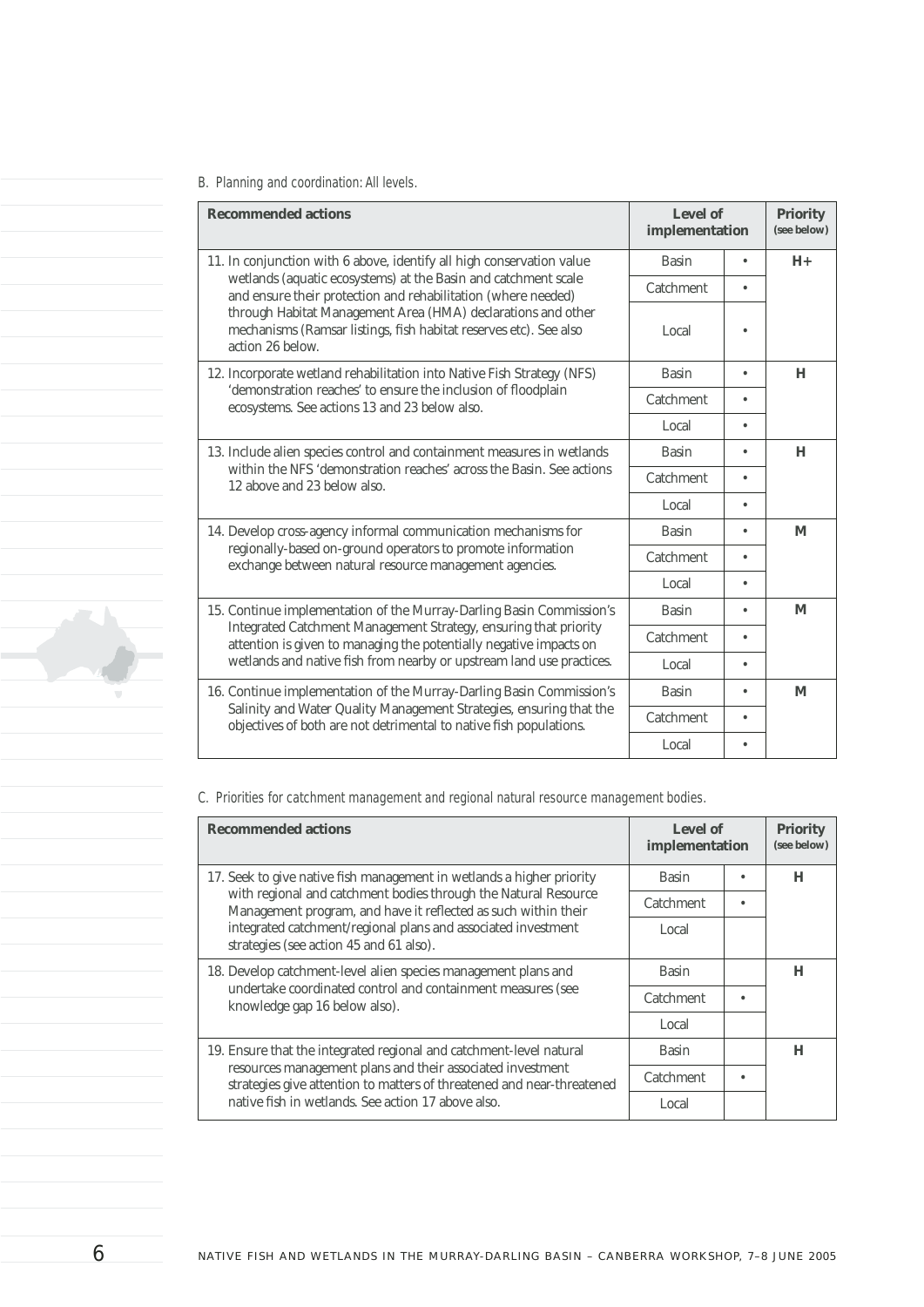## *D. Site management.*

| <b>Recommended actions</b>                                                                                                                    | Level of<br>implementation |           | <b>Priority</b><br>(see below) |
|-----------------------------------------------------------------------------------------------------------------------------------------------|----------------------------|-----------|--------------------------------|
| 20. Ensure the management plans of existing wetland protected areas                                                                           | <b>Basin</b>               |           | Н                              |
| include native fish management objectives, such as:                                                                                           | Catchment                  |           |                                |
| a) recognition of the importance of floodplain wetlands to native fish<br>in their objectives and management actions;                         | Local                      |           |                                |
| b) the inclusion of native fish-specific actions where appropriate; and                                                                       |                            |           |                                |
| c) minimisation of actions that could have negative consequences for<br>native fish populations.                                              |                            |           |                                |
| Note: many of the management issues that need to be considered in site                                                                        |                            |           |                                |
| plans are addressed in the following sections in greater detail.                                                                              |                            |           |                                |
| 21. Promote use of the range of local threat management and mitigation                                                                        | Basin                      |           | н                              |
| approaches and tools (such as buffer zoning, stock exclusion etc) to<br>help maintain suitable water quality regimes to maintain, and where   | Catchment                  |           |                                |
| possible, enhance, resident native fish populations at the individual<br>wetland scale.                                                       | Local                      | ٠         |                                |
| 22. Manage for a diversity of wetland water qualities such that the                                                                           | <b>Basin</b>               |           | н                              |
| diversity of native fish species is preserved and the abundance of<br>alien species is not enhanced.                                          | Catchment                  | $\bullet$ |                                |
|                                                                                                                                               | Local                      | $\bullet$ |                                |
| 23. Develop management plans for key wetlands that include clear                                                                              | <b>Basin</b>               |           | Н                              |
| objectives for native fish species. Ideally these will be hypothesis-<br>driven, apply adaptive management, be developed in consultation      | Catchment                  |           |                                |
| with stakeholders and have a minimum ten year horizon. See actions<br>12, 13 and 26 also.                                                     | Local                      |           |                                |
| 24. Identify the key threats to wetlands across the Basin and the existing                                                                    | <b>Basin</b>               | $\bullet$ | Н                              |
| and emerging tools for mitigating these threats. Develop decision<br>support systems that assess and prioritise the threats and a process for | Catchment                  |           |                                |
| promoting the application of the appropriate tools.                                                                                           | Local                      |           |                                |
| 25. Develop and implement plans for controlling alien species in                                                                              | <b>Basin</b>               | $\bullet$ | M                              |
| wetlands, using pest management principles and risk management<br>strategies (see 65 below also). Where necessary, revise existing site       | Catchment                  | $\bullet$ |                                |
| plans to give greater attention to alien species control.                                                                                     | Local                      | ٠         |                                |
| 26. Support the development of site plans for wetlands identified as                                                                          | <b>Basin</b>               | ٠         | M                              |
| priorities for the recovery of threatened species, and for assembling a<br>HMA network for the catchment. See actions 11 and 23 also.         | Catchment                  | ٠         |                                |
|                                                                                                                                               | Local                      | ٠         |                                |
| 27. Manage temporal water quality variability to maintain, and where                                                                          | <b>Basin</b>               |           | М                              |
| possible, enhance, resident native fish populations at the individual<br>wetland scale. Habitat management measures can support such          | Catchment                  |           |                                |
| aspirations - see action 21 above also.                                                                                                       | Local                      | $\bullet$ |                                |
| 28. Where appropriate and feasible, incorporate wetting and drying                                                                            | <b>Basin</b>               |           | М                              |
| regimes on wetlands and floodplains into site management plans,<br>and use these to inform environmental flow determinations. See             | Catchment                  | $\bullet$ |                                |
| knowledge gap 26 also.                                                                                                                        | Local                      | ٠         |                                |
| 29. Involve the community and stakeholders in management                                                                                      | <b>Basin</b>               |           | М                              |
| planning and the setting of environmental flow allocations for key<br>wetland areas.                                                          | Catchment                  |           |                                |
|                                                                                                                                               | Local                      | $\bullet$ |                                |
| 30. Within wetland management site plans, and associated actions,                                                                             | Basin                      |           | L                              |
| ensure water quality issues are given appropriate priority.                                                                                   | Catchment                  |           |                                |
|                                                                                                                                               | Local                      | ٠         |                                |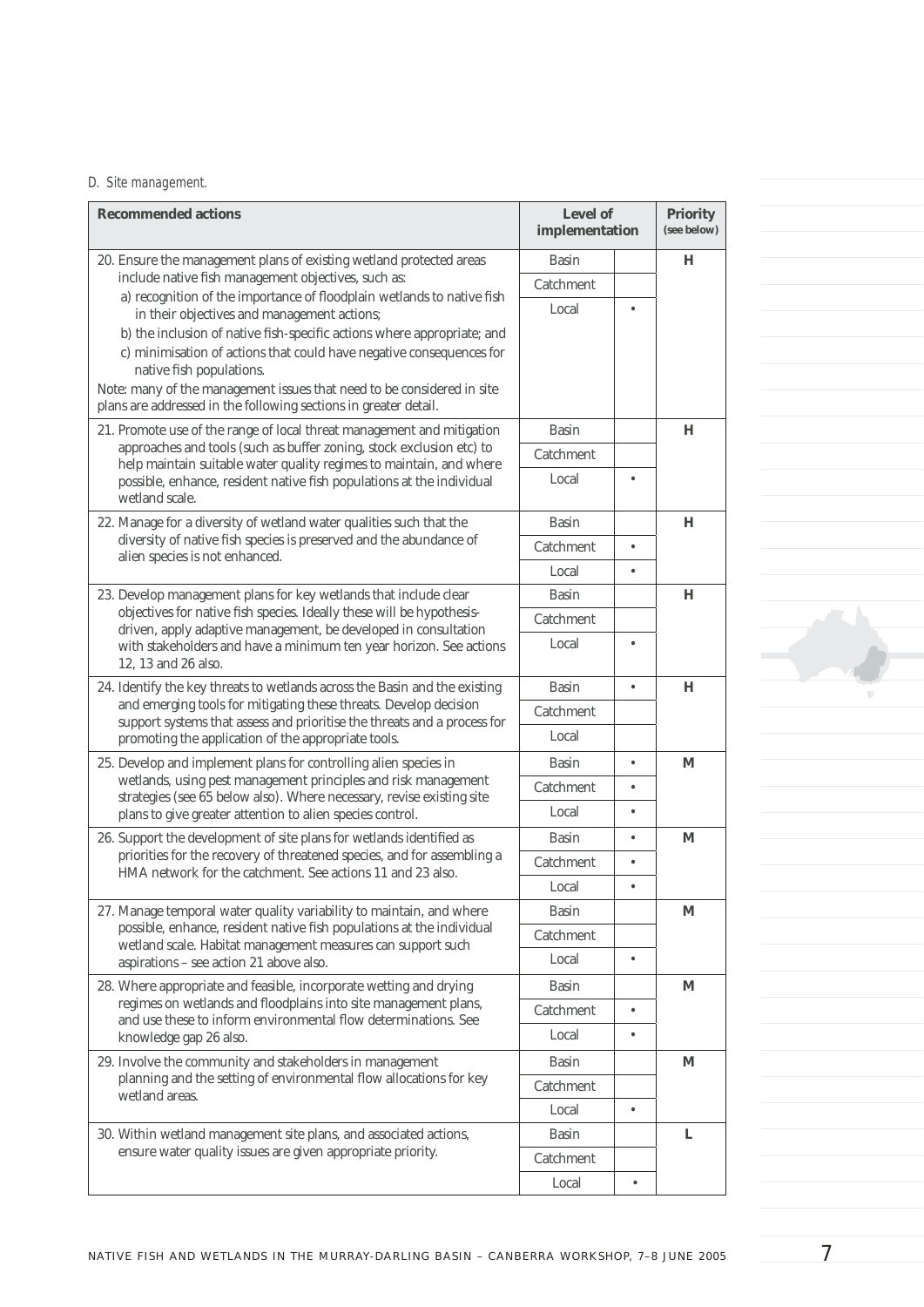## *E. Financing and incentives.*

| <b>Recommended actions</b>                                                                                                                                                                           | Level of<br>implementation | <b>Priority</b><br>(see below) |
|------------------------------------------------------------------------------------------------------------------------------------------------------------------------------------------------------|----------------------------|--------------------------------|
| 31. Offer financial and other incentives, and encourage corporate                                                                                                                                    | <b>Basin</b>               | M                              |
| support, for enhanced wetland management to assist native fish<br>rehabilitation.                                                                                                                    | Catchment                  |                                |
|                                                                                                                                                                                                      | Local                      |                                |
| 32. Promote greater resource allocation to the pursuit of freshwater fish                                                                                                                            | <b>Basin</b>               | M                              |
| ecology research in universities.                                                                                                                                                                    | Catchment                  |                                |
|                                                                                                                                                                                                      | Local                      |                                |
| 33. Identify potential investment partners (including those outside<br>government) and opportunities to link into and value-add on existing<br>wetland and native fish-related funding arrangements. | <b>Basin</b>               | M                              |
|                                                                                                                                                                                                      | Catchment                  |                                |
|                                                                                                                                                                                                      | Local                      |                                |
| 34. Provide additional resources for pursuing site-based actions directed                                                                                                                            | <b>Basin</b>               | M                              |
| at the control or containment of alien species in wetlands.                                                                                                                                          | Catchment                  |                                |
|                                                                                                                                                                                                      | Local                      |                                |
| 35. Offer incentives to commercial anglers for the removal of alien fish<br>from wetlands where it may not otherwise be financially viable.                                                          | <b>Basin</b>               | L                              |
|                                                                                                                                                                                                      | Catchment                  |                                |
|                                                                                                                                                                                                      | Local                      |                                |

## *F. Information management and training.*

| <b>Recommended actions</b>                                                                                                                                                                                         | Level of<br>implementation |   | <b>Priority</b><br>(see below) |
|--------------------------------------------------------------------------------------------------------------------------------------------------------------------------------------------------------------------|----------------------------|---|--------------------------------|
| 36. Hold an annual Basin-wide workshop on NFS-related research and                                                                                                                                                 | <b>Basin</b>               | ٠ | $H_{+}$                        |
| management experiences to promote knowledge sharing among<br>stakeholders.                                                                                                                                         | Catchment                  |   |                                |
|                                                                                                                                                                                                                    | Local                      |   |                                |
| 37. Develop and disseminate information on alien species including                                                                                                                                                 | <b>Basin</b>               | ٠ | H                              |
| the potential impacts on native fish and wetland habitats, dispersal<br>mechanisms; how they end up in the wild and the range of control                                                                           | Catchment                  |   |                                |
| and containment techniques available.                                                                                                                                                                              | Local                      |   |                                |
| 38. Identify appropriate methods for indigenous communities to gather<br>and manage indigenous knowledge on native fish and wetlands,<br>ensuring careful consideration of intellectual property issues with       | <b>Basin</b>               | ٠ | M                              |
|                                                                                                                                                                                                                    | Catchment                  |   |                                |
| indigenous knowledge.                                                                                                                                                                                              | Local                      |   |                                |
| 39. Provide information on environmental flow targets and release                                                                                                                                                  | <b>Basin</b>               |   | M                              |
| patterns for each catchment to help guide planning and local actions.                                                                                                                                              | Catchment                  |   |                                |
|                                                                                                                                                                                                                    | Local                      |   |                                |
| 40. As information becomes available (See knowledge gaps 21 and 25),<br>develop water quality management policies and guidelines to reflect<br>the requirements, tolerances and adaptive capacities of native fish | <b>Basin</b>               |   | M                              |
|                                                                                                                                                                                                                    | Catchment                  | ٠ |                                |
| species in wetlands (incorporating a diversity of species and life<br>history stages).                                                                                                                             | Local                      |   |                                |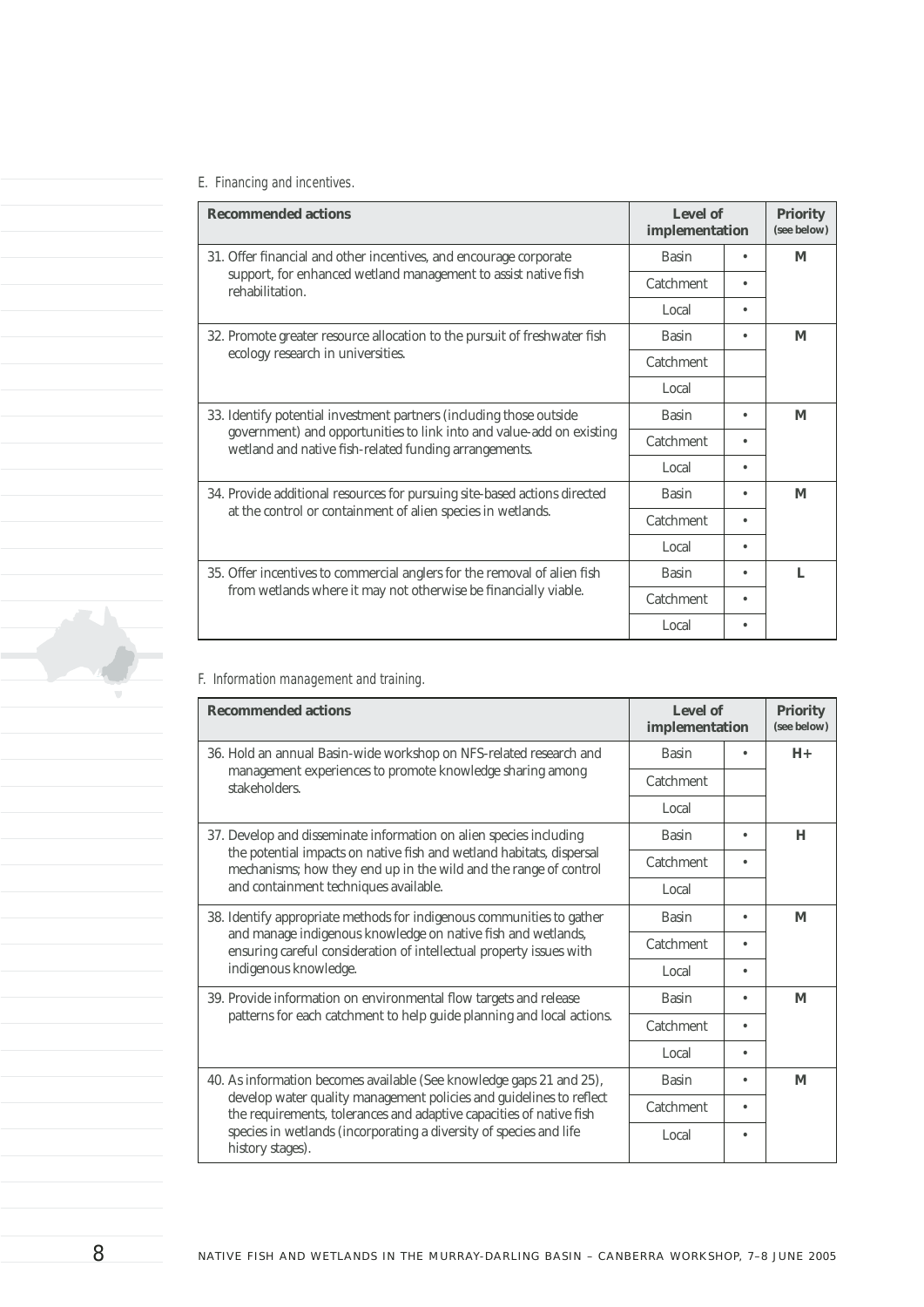| <b>Recommended actions</b>                                                                                                                                                                                           | Level of<br>implementation |           | <b>Priority</b><br>(see below) |
|----------------------------------------------------------------------------------------------------------------------------------------------------------------------------------------------------------------------|----------------------------|-----------|--------------------------------|
| 41. Provide concise, accessible information on current wetland                                                                                                                                                       | <b>Basin</b>               | $\bullet$ | M                              |
| management and how and where improvements can be gained<br>in each catchment (such as through Plans for Implementation of                                                                                            | Catchment                  |           |                                |
| <b>Environmental Water Allocations</b> ).                                                                                                                                                                            | Local                      |           |                                |
| 42. Seek to establish or support existing training efforts to raise the                                                                                                                                              | <b>Basin</b>               | $\bullet$ | M                              |
| management capacity of wetland-holders.                                                                                                                                                                              | Catchment                  | $\bullet$ |                                |
|                                                                                                                                                                                                                      | Local                      |           |                                |
| 43. Develop and make available information on the location and status                                                                                                                                                | <b>Basin</b>               | $\bullet$ | M                              |
| of all wetlands and floodplain channels in relation to protection or<br>rehabilitation requirements and priorities.                                                                                                  | Catchment                  |           |                                |
|                                                                                                                                                                                                                      | Local                      |           |                                |
| 44. At the catchment level, establish wetland water quality assessment                                                                                                                                               | <b>Basin</b>               |           | L                              |
| and monitoring databases to facilitate exchange and comparison of<br>data on native fish requirements and tolerances being compiled at                                                                               | Catchment                  | $\bullet$ |                                |
| the Basin scale.                                                                                                                                                                                                     | Local                      |           |                                |
| 45. Use the above as a vehicle for collecting and prioritising community                                                                                                                                             | <b>Basin</b>               | $\bullet$ | L                              |
| values about the importance of wetlands for fish. Ensure this is used<br>to harness and incorporate local knowledge, respectively, and, seek                                                                         | Catchment                  | $\bullet$ |                                |
| to have this information used to inform regional/catchment NRM<br>planning (See actions 17 and 61 also).                                                                                                             | Local                      | $\bullet$ |                                |
| 46. Improve the documentation and publication of information related to                                                                                                                                              | <b>Basin</b>               | $\bullet$ | L                              |
| threatened and near-threatened native fish species that have wetland<br>associations.                                                                                                                                | Catchment                  |           |                                |
|                                                                                                                                                                                                                      | Local                      |           |                                |
| 47. Provide concise and accessible information on the historic wetland                                                                                                                                               | <b>Basin</b>               | $\bullet$ | L                              |
| habitats of native fish populations and their subsequent decline in<br>those sites (and associated decline of those sites if relevant). This                                                                         | Catchment                  |           |                                |
| should include a wide range of sources including scientific findings,<br>oral histories and indigenous knowledge. Undertake oral history<br>documentation in those catchments where it has not been done<br>to date. | Local                      |           |                                |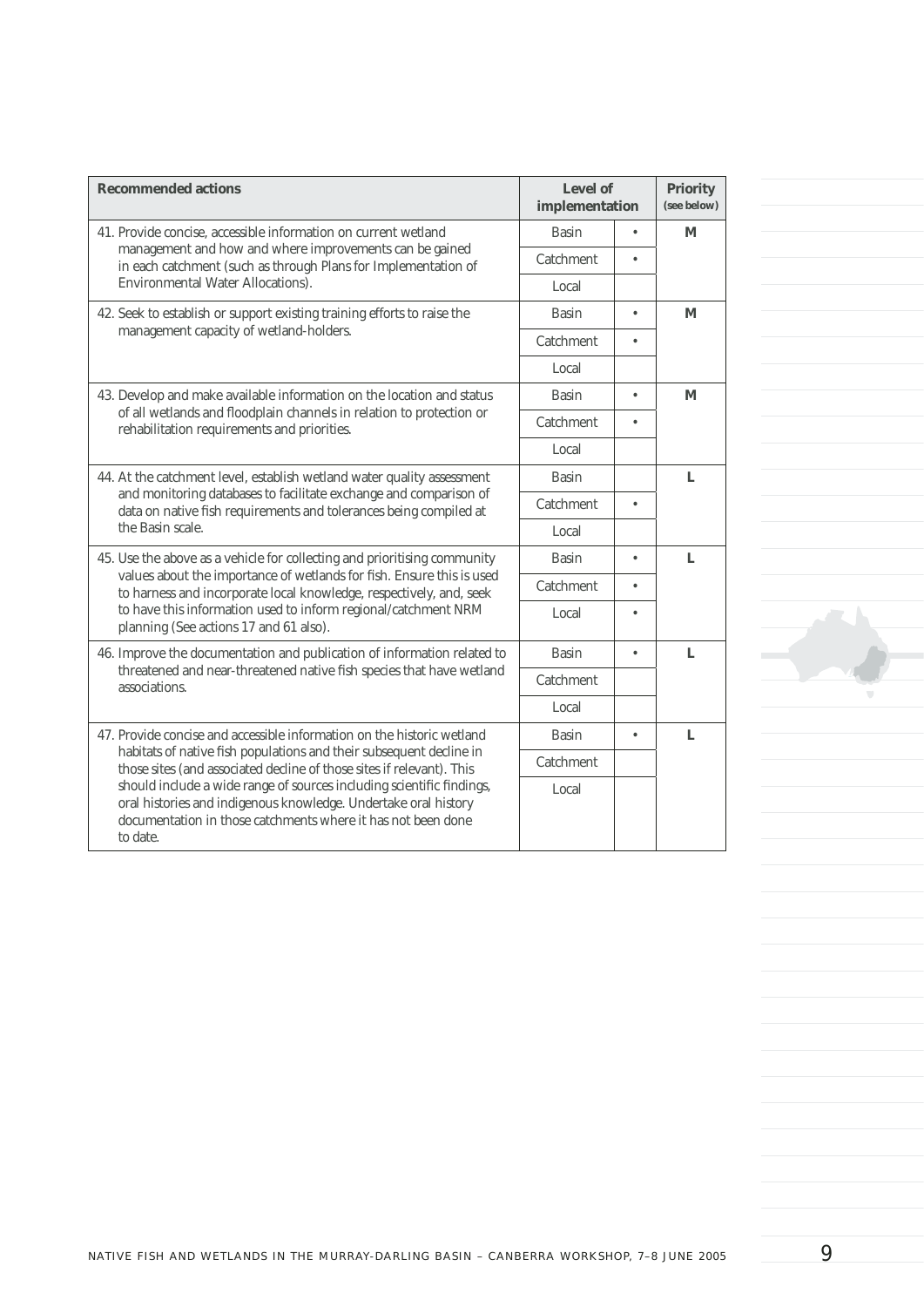## *G. Flow management and improving connectivity.*

| <b>Recommended actions</b>                                                                                                                     | Level of<br>implementation |           | <b>Priority</b><br>(see below) |
|------------------------------------------------------------------------------------------------------------------------------------------------|----------------------------|-----------|--------------------------------|
| 48. Develop and apply operating rules that deliver appropriate water                                                                           | <b>Basin</b>               |           | $H_{+}$                        |
| regimes to facilitate timely native fish passage to, from and between<br>floodplain wetlands.                                                  | Catchment                  |           |                                |
|                                                                                                                                                | Local                      |           |                                |
| 49. Review, and where warranted and feasible, act to remove                                                                                    | <b>Basin</b>               |           | $H+$                           |
| obstructions to native fish passage between river channels and<br>floodplain wetlands.                                                         | Catchment                  | $\bullet$ |                                |
|                                                                                                                                                | Local                      | $\bullet$ |                                |
| 50. Develop, and as necessary modify, operating rules for regulators to                                                                        | <b>Basin</b>               |           | $H_{+}$                        |
| optimise native fish movements to and from floodplain wetlands<br>during inundations and to minimise fish strandings when regulators           | Catchment                  |           |                                |
| are closed.                                                                                                                                    | Local                      | $\bullet$ |                                |
| 51. Where possible, manage flows to mimic more closely natural high                                                                            | <b>Basin</b>               | ٠         | Н                              |
| and low flow events, in terms of their timing, duration and volumes.                                                                           | Catchment                  |           |                                |
|                                                                                                                                                | Local                      |           |                                |
| 52. Within each catchment, identify those wetlands that may be                                                                                 | <b>Basin</b>               | ٠         | Н                              |
| enhanced for native fish conservation by use of environmental flows<br>(taking into consideration operational and legal constraints) and seek  | Catchment                  |           |                                |
| to achieve such allocations.                                                                                                                   | Local                      |           |                                |
| 53. Encourage the establishment of water trusts and the allocation                                                                             | <b>Basin</b>               | $\bullet$ | Н                              |
| of further water for environmental purposes so that the flow<br>management objectives can be pursued.                                          | Catchment                  | $\bullet$ |                                |
|                                                                                                                                                | Local                      | $\bullet$ |                                |
| 54. Identify wetlands subjected to periods of excessive inundation and                                                                         | <b>Basin</b>               | ٠         | M                              |
| promote the introduction of more natural watering regimes to<br>provide multiple ecosystem benefits, including for native fish.                | Catchment                  |           |                                |
|                                                                                                                                                | Local                      |           |                                |
| 55. Preserve a portion of opportunistic unregulated flow events to allow                                                                       | <b>Basin</b>               | $\bullet$ | M                              |
| for enhanced wetland flooding and improve native fish habitat<br>availabilities, passage etc.                                                  | Catchment                  | $\bullet$ |                                |
|                                                                                                                                                | Local                      |           |                                |
| 56. Where environmental flows are allocated for priority wetland sites,                                                                        | <b>Basin</b>               |           | $\mathbf M$                    |
| (such as The Living Murray Initiative's icon sites) seek to maximise<br>the benefits of these flows for other wetland sites within the 'donor' | Catchment                  | $\bullet$ |                                |
| catchments as part of the water transmission process.                                                                                          | Local                      | $\bullet$ |                                |
| 57. Develop and implement revised flow manipulation strategies to                                                                              | <b>Basin</b>               | $\bullet$ | M                              |
| prevent water quality impacts on native fish within wetlands (such as<br>blackwater events).                                                   | Catchment                  | ٠         |                                |
|                                                                                                                                                | Local                      | $\bullet$ |                                |
| 58. Manage large woody debris in off-channel habitats to maximise                                                                              | <b>Basin</b>               |           | L                              |
| habitat values but not impair connectivity with the main channel.                                                                              | Catchment                  |           |                                |
|                                                                                                                                                | Local                      | $\bullet$ |                                |
| 59. Promote the value of seasonally inundated ephemeral areas for                                                                              | <b>Basin</b>               | $\bullet$ | L                              |
| native fish passage in wetland-related water management planning.                                                                              | Catchment                  | ٠         |                                |
|                                                                                                                                                | Local                      | $\bullet$ |                                |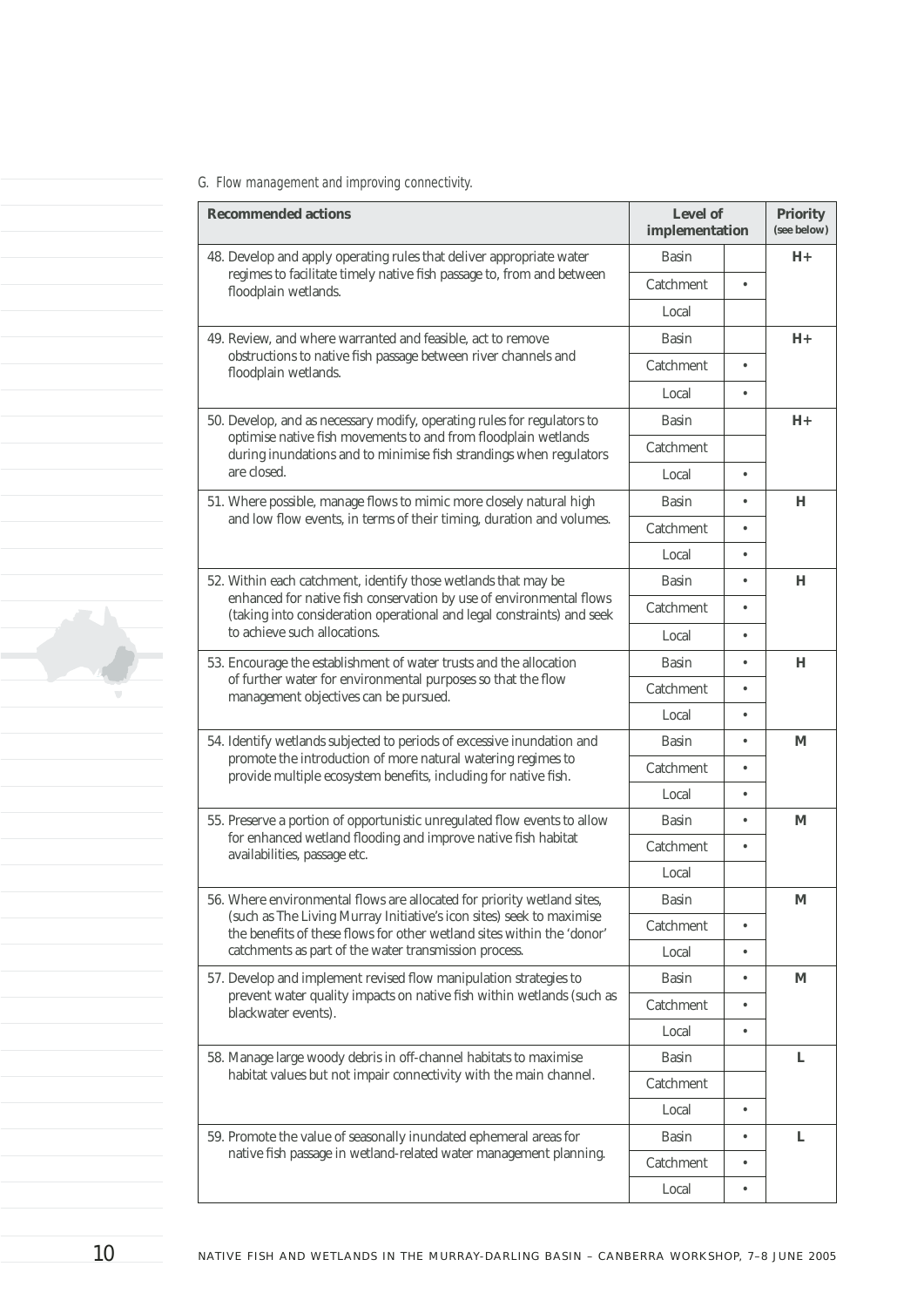## *H. Raising awareness.*

| <b>Recommended actions</b>                                                                                                                                                                                                                                                                      | Level of<br>implementation |           | <b>Priority</b><br>(see below) |
|-------------------------------------------------------------------------------------------------------------------------------------------------------------------------------------------------------------------------------------------------------------------------------------------------|----------------------------|-----------|--------------------------------|
| 60. Seek to gain stronger political-level support for native fish                                                                                                                                                                                                                               | <b>Basin</b>               | $\bullet$ | $H_{+}$                        |
| management issues with the Murray-Darling Basin and Natural<br>Resource Management Ministerial Councils.                                                                                                                                                                                        | Catchment                  |           |                                |
|                                                                                                                                                                                                                                                                                                 | Local                      |           |                                |
| 61. Raise agency and NRM body awareness of the wetlands-native fish                                                                                                                                                                                                                             | <b>Basin</b>               | $\bullet$ | H                              |
| linkages and the importance of managing these areas appropriately<br>(see actions 17 and 45 also).                                                                                                                                                                                              | Catchment                  |           |                                |
|                                                                                                                                                                                                                                                                                                 | Local                      |           |                                |
| 62. Promote the native fish-wetlands 'partnership' through the                                                                                                                                                                                                                                  | <b>Basin</b>               | $\bullet$ | H                              |
| development of a range of marketing tools such as:                                                                                                                                                                                                                                              | Catchment                  |           |                                |
| a) The use of icon native fish species, including both the larger, better<br>known species (like Murray cod) and the smaller, more cryptic<br>species such as Purple-spotted gudgeon to become well recognised<br>flagships for mobilising community interest and involvement in<br>management. | Local                      |           |                                |
| b) Using well recognised fishing (and other) celebrities to be<br>'champions' of native fish and wetlands management initiatives.                                                                                                                                                               |                            |           |                                |
| c) Using a number of wetland-related icon species (e.g. waterbirds,<br>frogs) to demonstrate food webs and species associations within<br>these ecosystems and how native fish are a vital component.                                                                                           |                            |           |                                |
| 63. Undertake a range of awareness raising activities to establish support                                                                                                                                                                                                                      | Basin                      | ٠         | H                              |
| for the concept of HMAs and their incorporation into planning<br>processes and on-ground works at the Basin, catchment and local                                                                                                                                                                | Catchment                  |           |                                |
| scales.                                                                                                                                                                                                                                                                                         | Local                      | $\bullet$ |                                |
| 64. Raise community understanding of the importance of wetland                                                                                                                                                                                                                                  | <b>Basin</b>               | $\bullet$ | H                              |
| habitats for native fish and promote the community's role in<br>management through field days, seminars, videos, pamphlets, youth                                                                                                                                                               | Catchment                  |           |                                |
| forums and schools for example. Include in these efforts education<br>on threatening processes and impacts and management options in<br>wetlands.                                                                                                                                               | Local                      |           |                                |
| 65. Raise community and agency understanding of using pest-<br>management principles for managing pest fish species in wetlands.<br>See action 25 above also.                                                                                                                                   | <b>Basin</b>               | ٠         | M                              |
|                                                                                                                                                                                                                                                                                                 | Catchment                  |           |                                |
|                                                                                                                                                                                                                                                                                                 | Local                      |           |                                |

*Ratings for priority actions and knowledge gaps.*

| Highest priorities | $H_{+}$ |
|--------------------|---------|
| High               | Н       |
| Medium             | M       |
| Lesser priorities  |         |

Note: see 4 above: ARI, 2002. "A Risk Assessment of the Impacts of Pest Species in the Riverine Environment in the Murray-Darling Basin – Report to the Murray-Darling Basin Commission" (2002); Arthur Rylah Institute, Keith Turnbull Research Institute and Dr Jane Roberts; Victoria.

NATIVE FISH AND WETLANDS IN THE MURRAY-DARLING BASIN - CANBERRA WORKSHOP, 7-8 JUNE 2005  $11$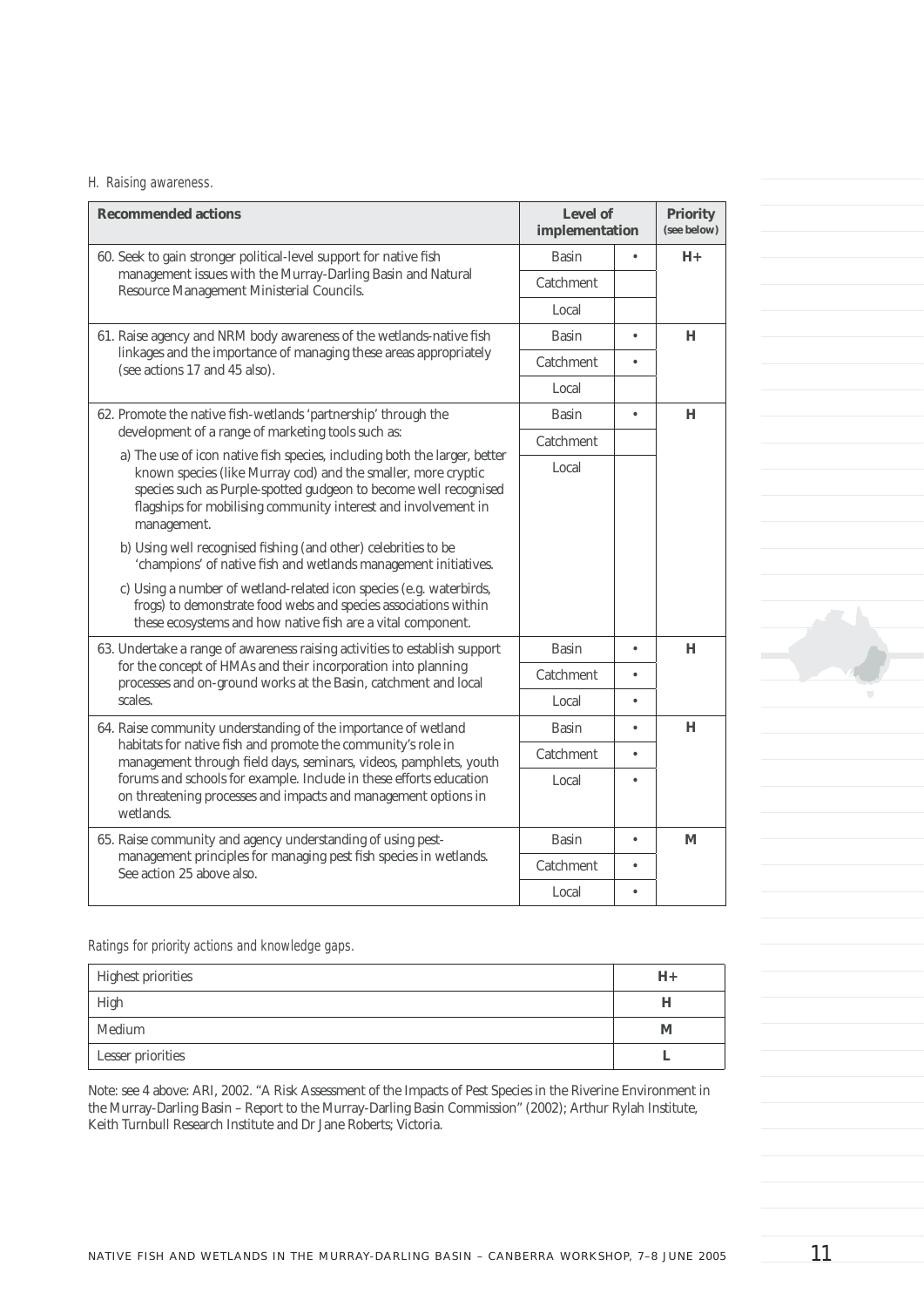The introductory text under the Action Plan (preceding section) explains how the knowledge gaps presented below were arrived at, and the process by which they were ranked for priority.

Note that under each priority level, the order and numbering should not be taken to infer relative rankings.

## *Highest priorities*

- 1. Identify priority wetland sites for native fish species.
- 2. Identify near threatened species that rely on wetlands at a Basin and catchment level.
- 3. Develop an inventory of critical wetland habitat areas for threatened and nearthreatened native fish species and communities across the Basin.
- 4. Identify and map artificial barriers to wetland inundation across the Basin.
- 5. Establish the timing of native fish responses to flooding and recessions (movement cues); including for smaller native species. And, establish if these cues can be managed in "regulated" wetlands.
- 6. Identify key point sources of alien species recruitment.
- 7. Investigate the effectiveness of methods for excluding alien fish from off-channel habitats, including carp screens, and the impacts of these methods on native fish passage, population dynamics etc.

## *High priorities*

- 8. Document basic life history information and habitat-use by all threatened and nearthreatened native fish species, including the smaller, less iconic ones such as Glass perch and Purple-spotted gudgeon in northern catchments and Pygmy perch or Murray hardyheads in the southern Basin where pockets of abundance exist. (Note: this priority has been addressed, at least in part, by the report cited below; SKM 2004).
- 9. Investigate key threatening processes that potentially impact on threatened and near-threatened native fish species and ecological communities.
- 10. Assess the process for and ecological value of retaining floodwaters with regulators on floodplains at Chowilla, Barmah, Peel, Macquarie Marshes, Gwydir Wetlands, Great Cumbung Swamp, Lowbidgee and Narran Lakes at times to suit native fish recruitment and growth.
- 11. Investigate the benefits of modified regulator operating practices for native fish.
- 12. Investigate options to maximise the value (for native fish) of environmental flow delivery to wetlands within the existing regulated system.
- 13. Investigate the impact of watering trials and similar floodplain flow manipulations on native fish species.
- 14. Investigate whether or not wetlands offer drought refuges for native fish.
- 15. Determine the relative and combined effectiveness of traps, pheromones, flow manipulations etc for removing spawning aggregations of carp.
- 16. Establish the most effective array of alien species control and containment techniques for a range of circumstances and pilot the techniques across a range of sites (see Actions 8 and 18).
- 17. Investigate the timing and patterns of alien fish dispersal and movements so they don't benefit from improved native fish passage.
- 18. Document local and indigenous knowledge about native fish in wetlands at the Basin, catchment and local levels.

## *Medium priorities*

- 19. Identify commence-to-flow (and where it applies other less-defined flow) levels for wetland connecting channels to aid design of environmental flows for wetland watering.
- 20. Develop and apply methods to quantify and maximize the ecosystem outcomes of water delivery to floodplains and floodplain wetlands.
- 21. Establish the relationship between a diversity of water qualities in a wetland (spatial and temporal) and fish presence, absence and abundance.